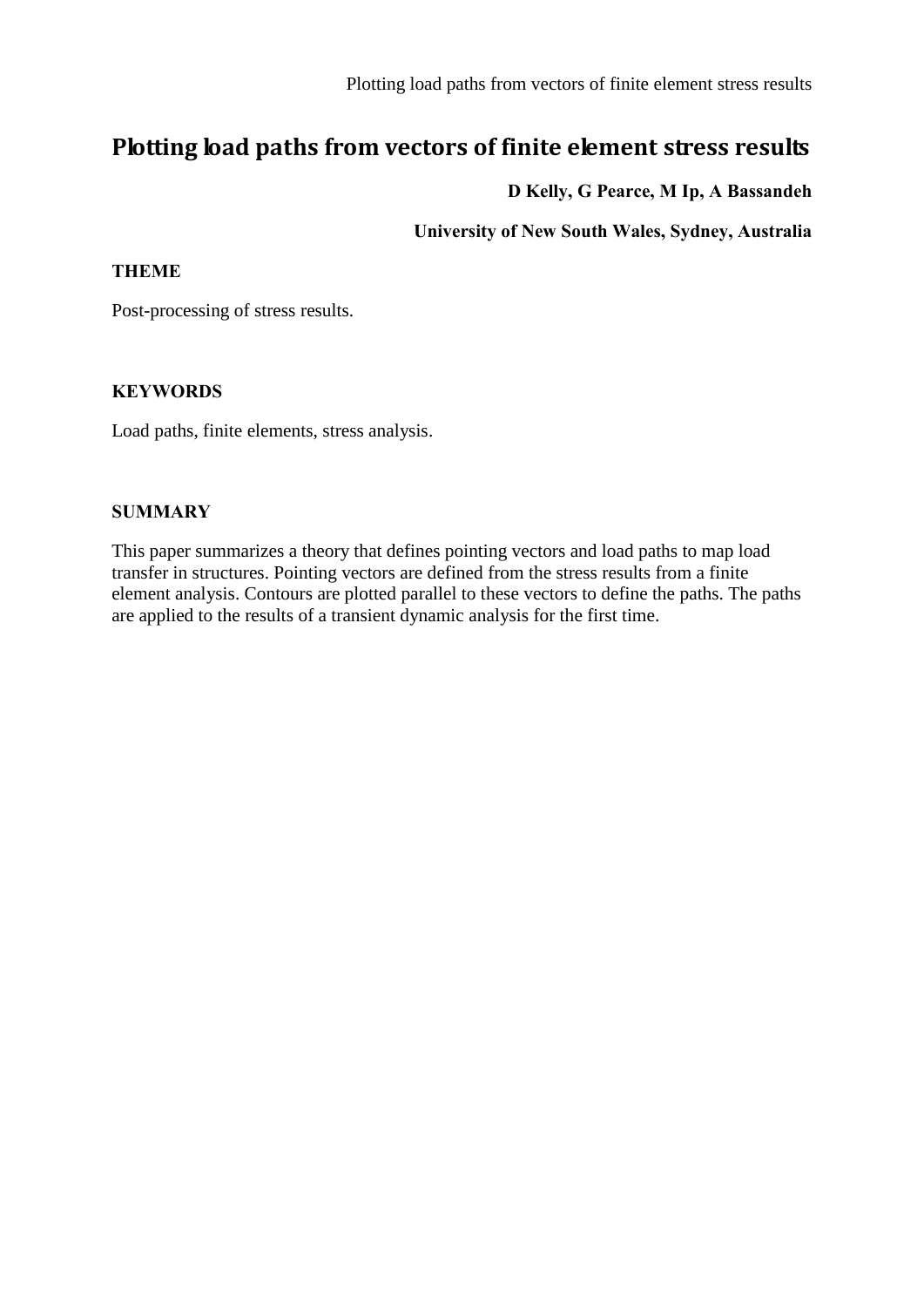## **1 Introduction**

Modern tools for visualization of simulation results include images of deformation and contour and fringe plots of stresses as 3D static images and animations. The primary goal of a structure is however to support loads. A procedure for displaying how this key function is being resolved has not been a standard post-processing operation of finite elements. The primary reason for this is that applied mechanics and the classical theory of elasticity have not provided a clear definition of load paths. Users have resorted to finite element models based on beam elements so that the force and moment resultants could be tracked through the structure to identify the main load bearing components. Indeed books on stress analysis use the term "load path" without definition [1] and in one case load paths are declared to be a "useful abstraction" [2].

In the paper we repeat a definition of the paths that has been published recently in [3-6]. It is derived directly from the Cauchy stress tensor. "Pointing vectors" are defined from the stress components. Contours through the pointing vector field identify regions that carry a constant load in static analysis, or are equilibrated by inertia forces in transient dynamic solutions. The contours initiated on a loaded surface bound regions carrying a constant load and narrowing of the path identifies stress concentrations. Strings can be initiated from arbitrary locations (mimicking ribbons in a fluid flow) to identify the structure of the load flow without the accuracy required to follow the geometric path carrying constant load. In recent work properties of the paths have been identified and procedures have been defined to create a statically determinate topology to carry the loads in conceptual design [5,6].

The pointing vectors are defined from the stress tensor. Eigenvalues and eigenvectors of the 3x3 matrix of the stress components define the three principal stresses. Similarly there are three pointing vectors that can be assembled from the stress field at a point in a threedimensional domain. The three pointing vectors correspond to load transfer in the set of orthogonal axes in which the stresses are defined. The path for the transfer of shear along a beam is, for example, accompanied by the path in an orthogonal direction comprising the direct stresses corresponding to the bending moment. A common error in design is to fail to recognise the generation of moments when a load is displaced from its axis, so the appearance of these secondary paths in a load transfer analysis is a welcomed feature.

The axis system for the paths is arbitrary and the stress field can be transformed into any orthogonal system. In addition the principle of superposition that applies to loads in a linear analysis can be applied to define combinations of load paths.

The theory for defining the pointing vectors and plotting the load paths is defined in Section 2. A simple but highly informative example of load paths near a loaded bolt hole in a flat plate is described in Section 3. Previous work has focussed on stresses for a static analysis. In this paper the theory is extended to transient dynamic solutions. Some preliminary plots for a university based racing car project including load transfer from front-end impact are given in Section 4. Section 5 applies the load path theory to define a load bearing topology in conceptual design. Section 6 then gives some conclusions and summarises current developments.

## **2 Theory for plotting load paths**

Paths can be plotted by tracking force by integration on sections across the domain. For example, commencing at the edge of the domain in Figure 1(a) and integrating along the dashed line till a set value of the edge force is obtained, defines one point on a contour that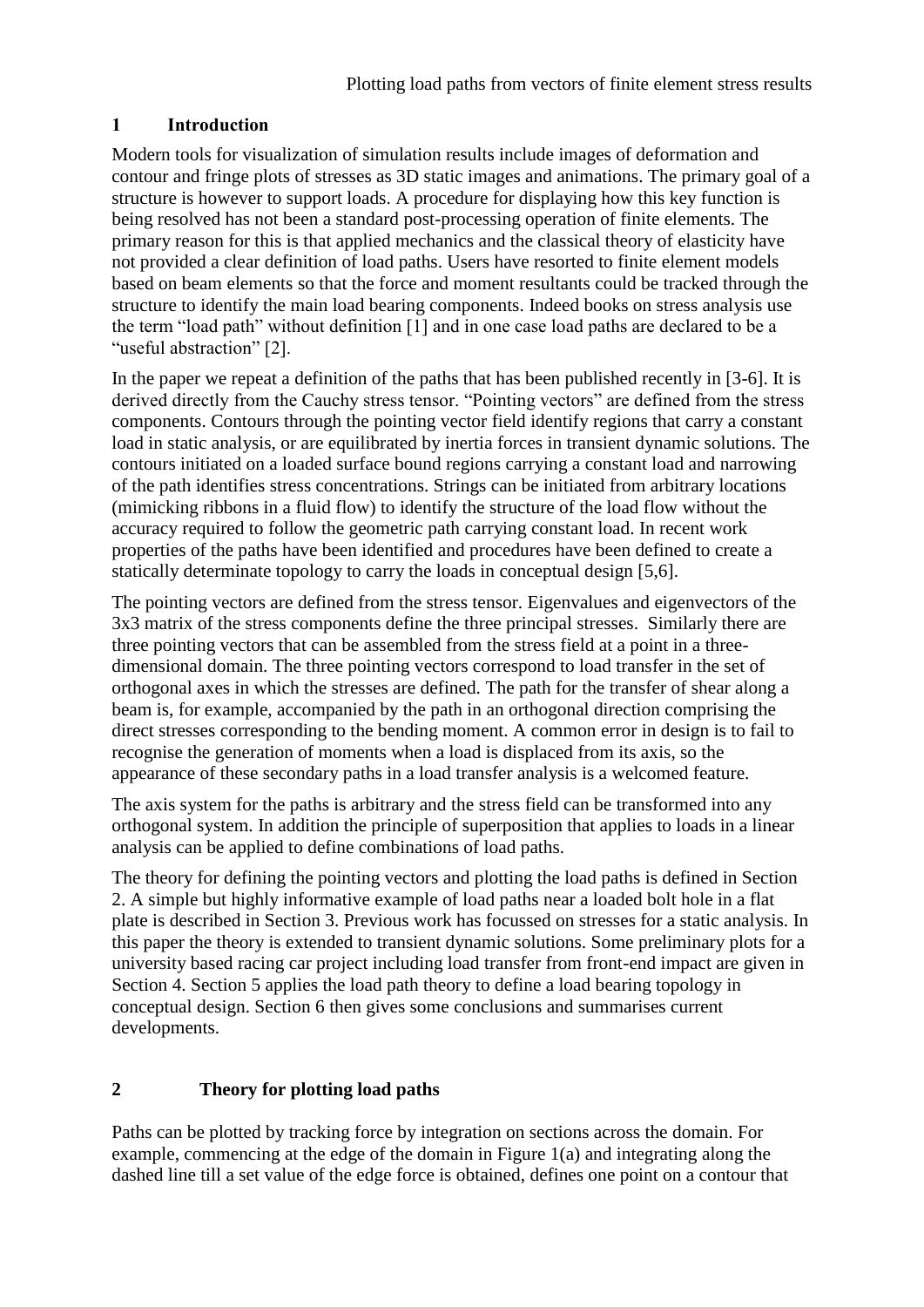can be created by finding an equivalent point on neighbouring sections. Alternatively, for a structure constructed from beam or truss elements the path can be created by following force resultants from member to member across the domain as indicated in Figure 1(b).



Figure 1: Load paths by following load.

A second approach for plotting load paths across continua is most recently described in [5,6]. The components of stress at a point in a structure form a second order tensor and can be represented in a 3x3 matrix. If each row gives the three stresses acting on a plane whose normal is aligned with one of the coordinate axes, then

$$
\[\sigma\] = \begin{bmatrix} \sigma_{xx} & \sigma_{xy} & \sigma_{xz} \\ \sigma_{yx} & \sigma_{yy} & \sigma_{yz} \\ \sigma_{zx} & \sigma_{zy} & \sigma_{zz} \end{bmatrix}
$$

Here  $\sigma_{ij}$  is the shear acting on the plane whose normal is in the i-direction, directed positive in the positive j direction. Eigenvalues and eigenvectors of this matrix provide the principal stresses and principal stress vectors.

Load paths can be defined by plotting contours aligned with total stress "pointing" vectors given by the columns of the stress matrix. Each column of the matrix gives the stress component in the corresponding coordinate direction on the three planes that form the sides of the corner element depicted in [Figure .](#page-3-0)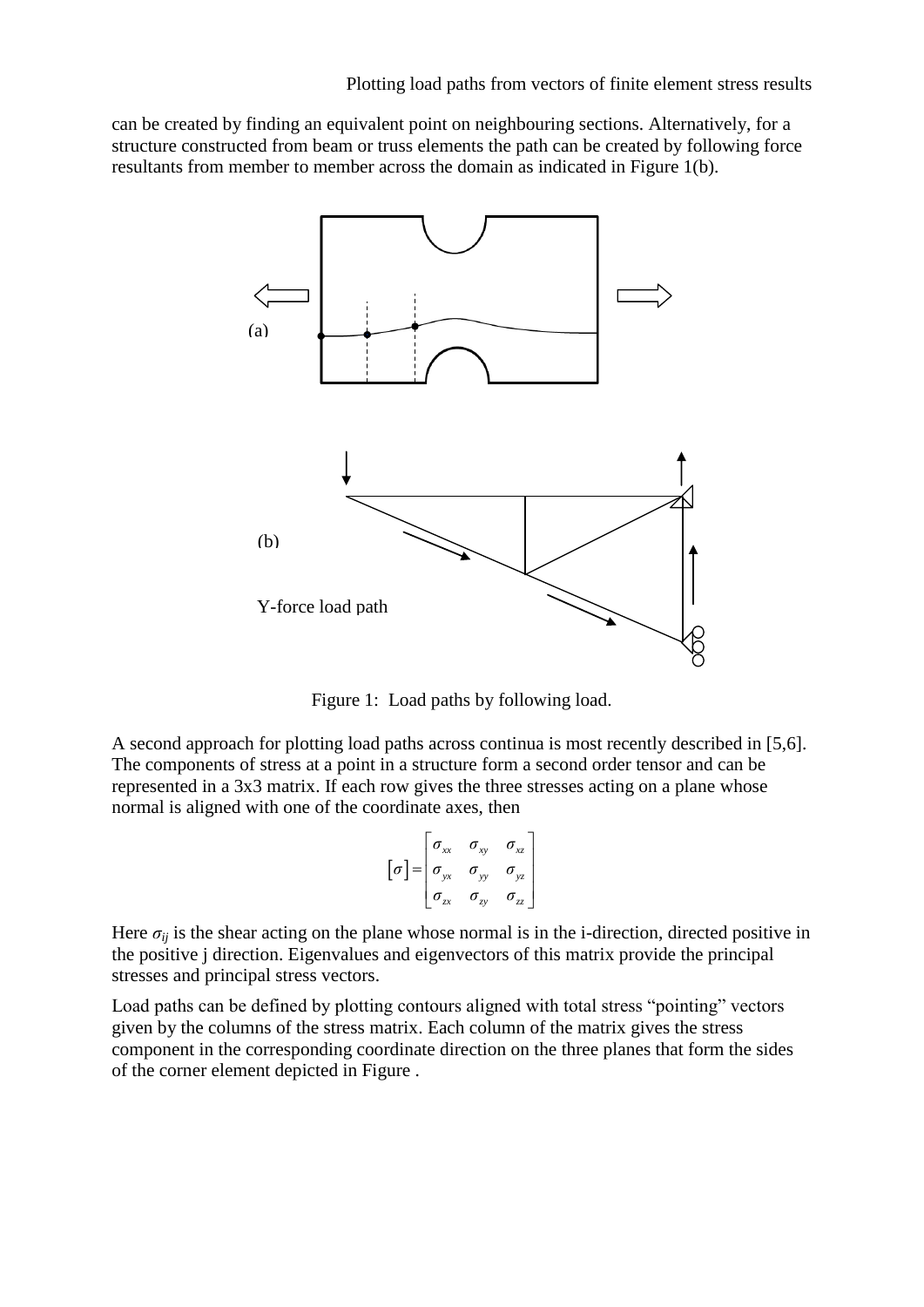Plotting load paths from vectors of finite element stress results



Figure 2: Construction of force components.

<span id="page-3-0"></span>The pointing vectors are thus defined at every point in the domain by

$$
V_x = \sigma_{xx} \mathbf{i} + \sigma_{yx} \mathbf{j} + \sigma_{zx} \mathbf{k}
$$
  
\n
$$
V_y = \sigma_{xy} \mathbf{i} + \sigma_{yy} \mathbf{j} + \sigma_{zy} \mathbf{k}
$$
  
\n
$$
V_z = \sigma_{xz} \mathbf{i} + \sigma_{yz} \mathbf{j} + \sigma_{zx} \mathbf{k}
$$

The element in [Figure](#page-3-0) gives the components of the pointing vector  $V_x$ . For example, for a load P<sub>x</sub> transferred in the x-direction  $V_x = \sigma_{xx} i$ . For and load P<sub>x</sub> transferred as a shear force in the beam in the y-direction,  $V_x = \sigma_{vx} j$  etc.

The forces acting on the arbitrary plane in [Figure](#page-3-0) with normal given by

$$
\boldsymbol{n} = n_x \boldsymbol{i} + n_y \boldsymbol{j} + n_z \boldsymbol{k}
$$

are obtained by integrating the pointing vectors

$$
F_x = \int V_x \bullet n \, dA
$$
  

$$
F_y = \int V_y \bullet n \, dA
$$
  

$$
F_z = \int V_z \bullet n \, dA
$$

where the dot indicates the vector dot product.

Let us define the load path for a force in a given direction for a static problem as a region in which the force in that direction remains constant. For example, if the path in [Figure](#page-4-0) is to define a region in which the force  $P_x$  remains constant, the requirement is to determine the curved contour forming an edge along which the normal and tangential edge loads make no contribution to force in the x-direction. This requires that there is no contribution to the xforce on sides AB and CD. On AB this requires

$$
F_x\big|_{AB} = 0
$$
  

$$
\therefore \int_A^B \mathbf{V}_x \bullet \mathbf{n} \ dA = 0
$$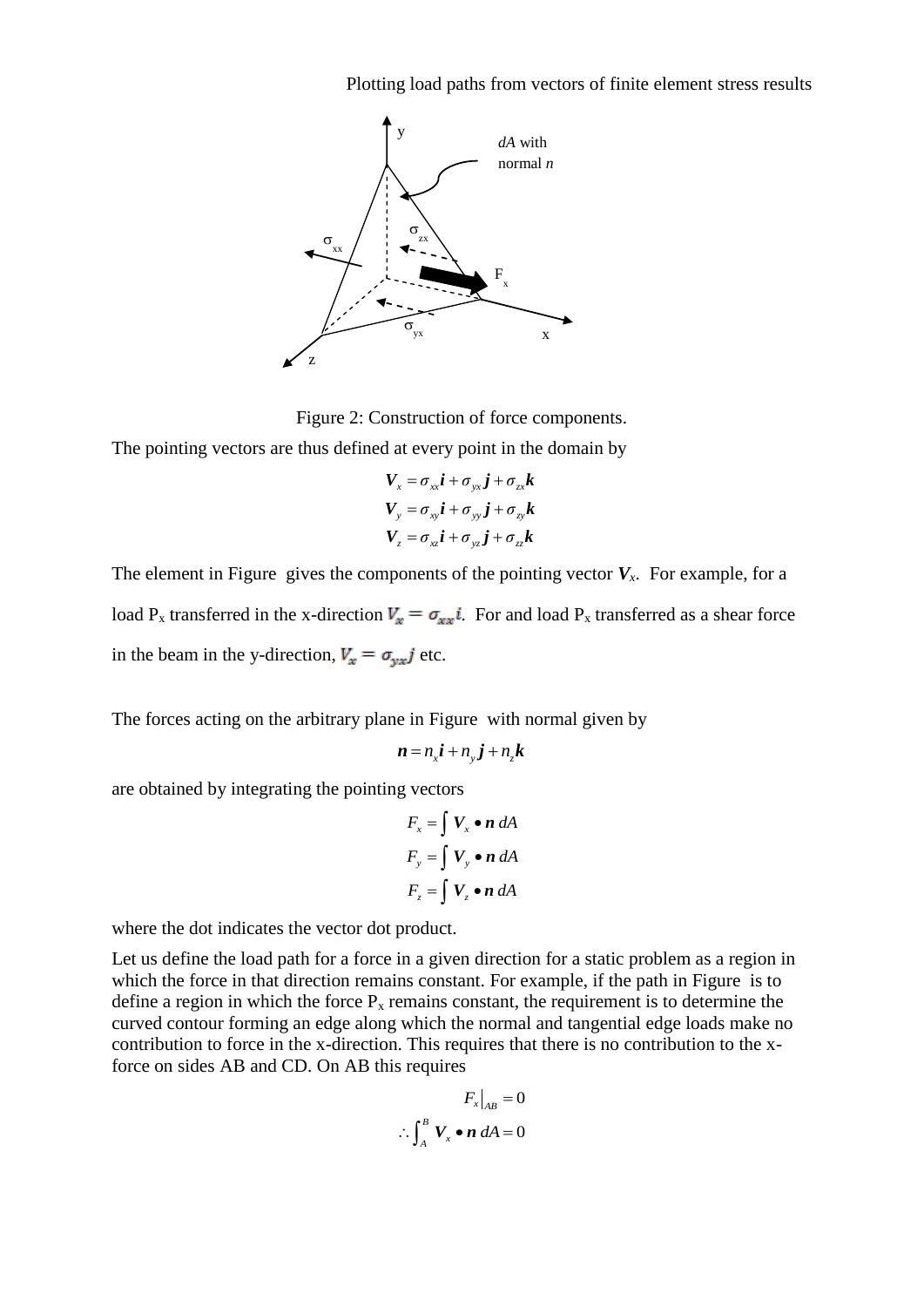This is achieved if the normal to the surface is perpendicular to  $V_x$ , as the dot product is then zero. Alternatively, this is achieved if the surface tangents are parallel to the vector  $V_x$  as indicated in [Figure .](#page-4-0)



Figure 3: Contours for a path along which Px is constant.

<span id="page-4-0"></span>For a dynamic problem inertia forces are introduced and the equilibrium relation

$$
\sum F_x = 0 \quad \text{which implies} \quad \int_{A'} \sigma_{xx} \ dA = P_x \quad \text{on any vertical section in Figure 3,}
$$

becomes

$$
\sum F_x = m\ddot{x} \quad \text{which implies} \quad P'_x = \int_{A'} \sigma_{xx} \ dA = P_x + \int_{V'} \rho \ddot{x} \ dV
$$

where V' is the region to the left of the dashed line.

The vector field of "pointing vectors" for the required load path is first defined by averaging stresses to the nodes in the finite element mesh. The appropriate vector  $V_x$ ,  $V_y$  or  $V_z$  is then formed from the stress components at the node. To plot the contours through the vector field a fourth-order Runge-Kutta scheme can be used. The vector can be defined at any arbitrary point by first associating the point with an element and then interpolating from the nodal values.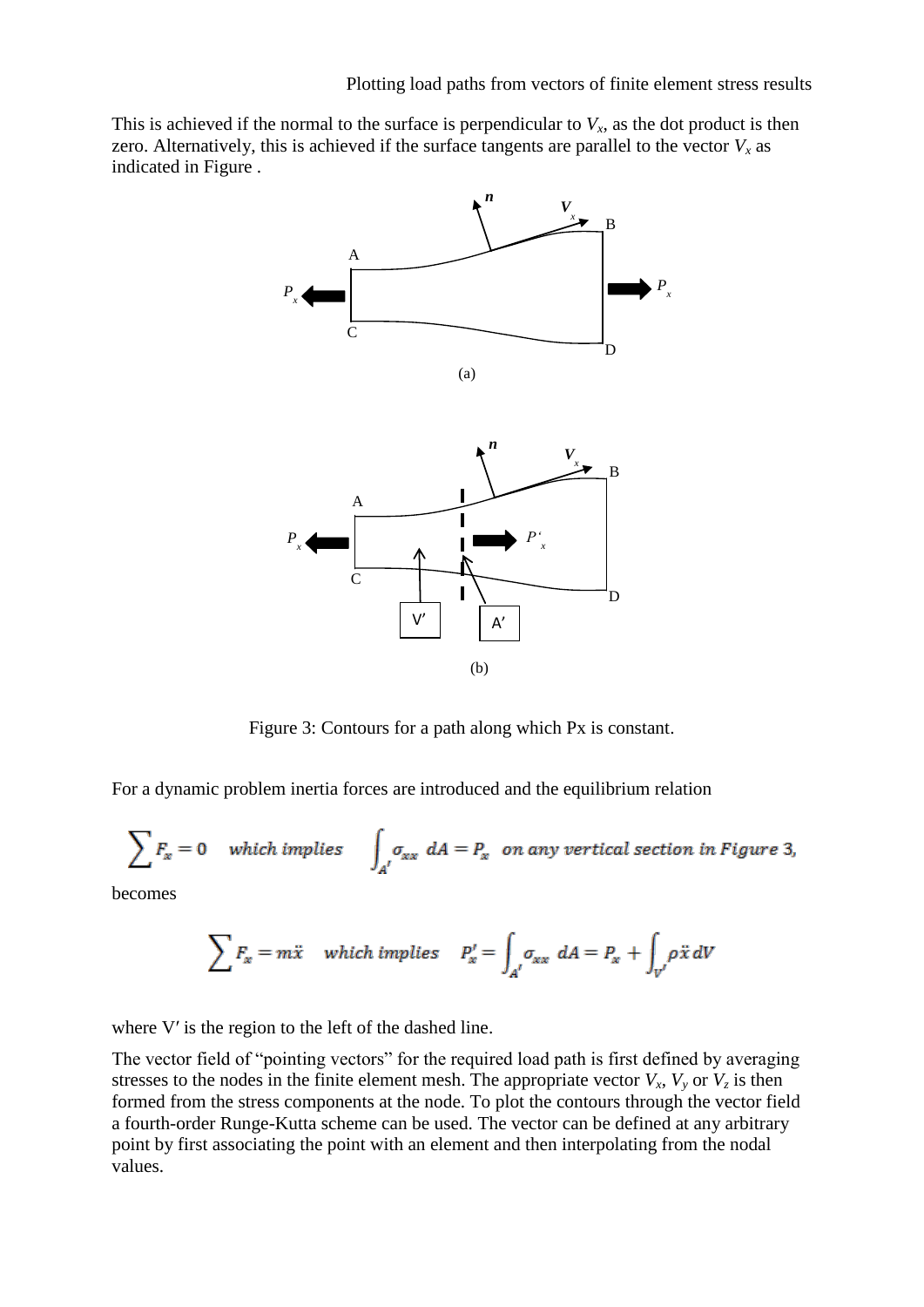A scalar spatial discretisation,  $\Delta s$ , is used which represents a small increment along the load path. To ensure that the spatial increment is fixed, the stress pointing vectors are first normalised such that  $|V_i| = 1$ .

For a normalised vector field, *V*, defined over the mesh domain and an initial point *p<sup>i</sup>* ,

$$
dp_1 = V\Big|_{p_i} \Delta s
$$
  
\n
$$
dp_2 = V\Big|_{p_i + \frac{1}{2}dp_i} \Delta s
$$
  
\n
$$
dp_3 = V\Big|_{p_i + \frac{1}{2}dp_2} \Delta s
$$
  
\n
$$
dp_4 = V\Big|_{p_i + dp_3} \Delta s
$$
  
\n
$$
p_{i+1} = p_i + \frac{1}{6}(dp_1 + 2dp_2 + 2dp_3 + dp_4)
$$

where

 $p_{i+1}$  is the next point.

 $V|_p$  is the value of the vector field, *V*, evaluated at point *p*.

Finally the contour can be colour coded to reflect the magnitude of the vector being plotted.

In three-dimensional applications the paths are further modified if the element has a free face. To prevent the path from exiting the solution domain due to numerical error, the path is projected parallel to the free surface when the angle of vector to the surface is small (say, within 30 degrees of tangency).



Figure 4: Nodal pointing vectors and Runge-Kutta sampling vectors for path creation.

An additional complication occurs when the path encounters an intersection between surfaces as in a thin-walled assembly. The algorithm selects the surface in which the magnitude of the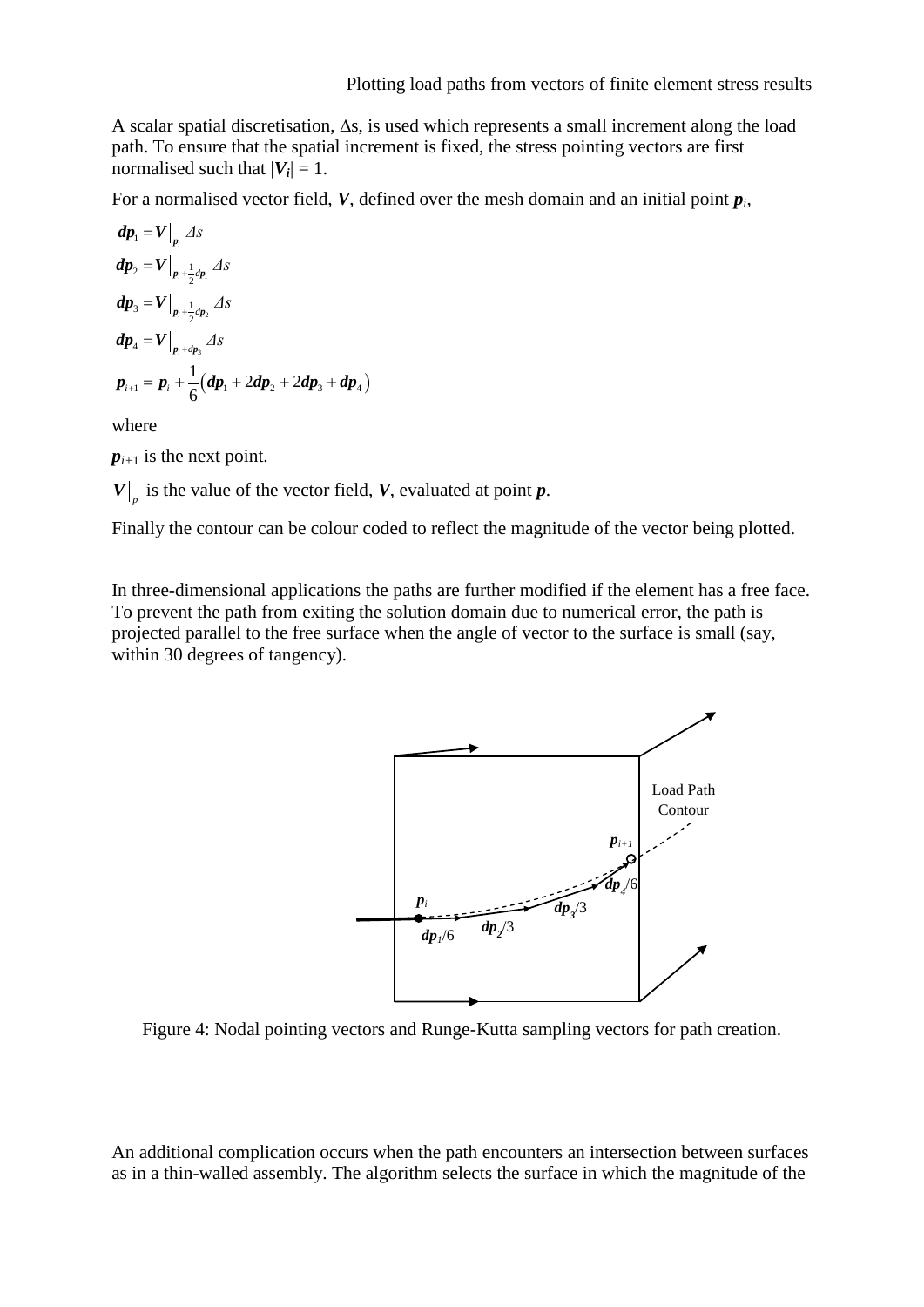load path vector is greatest and then proceeds to create a path in that surface. It is clear, however, that the paths can branch. In one version of the algorithm, elements after the branch point on which the load path vector has a magnitude greater than 20% of the input vector, are recorded and saved. After completing a dominant path the algorithm returns to the branch point and advances along the secondary paths.

The paths are usually plotted starting from a loaded surface. In two-dimensions the paths can be spaced so that they define regions carrying the same load. The contours bounding the regions will then converge in regions of higher stress since the load being carried is constant and higher stress is balanced by a lower load carrying area.

### **3 Simple examples from classical analysis**

#### *3.1 Load flow on a pin loaded hole.*

An example that has been published to demonstrate the relationship between the load paths and the principal stress trajectories has been a pin loaded hole [3]. The pin-loaded hole is shown in [Figure](#page-6-0) 5. Contours aligned with the tensile and compressive principal stress vectors are shown in [Figure](#page-6-1) 6.



Figure 5: Region with a pin loaded hole.

<span id="page-6-0"></span>

Figure 6: Principal stress trajectories for a pin-loaded hole in an isotropic material.

<span id="page-6-1"></span>To indicate the different interpretation provided by contours aligned with the load path vector, the path plots where applied to the same stress field, as shown in [Figure](#page-7-0) 7. In this example the paths are spaced to carry the same load and the stress concentration on the hole is indicated by the convergence of the paths. The image for the  $V<sub>x</sub>$  paths, Figure 7(a), shows the primary load bypassing the hole to be reacted on the surface bearing on the pin. The load has been applied normal to the hole surface behind the hole. The  $V_\nu$  paths, Figure 7(b) indicate the secondary load transfer due to the vertical component.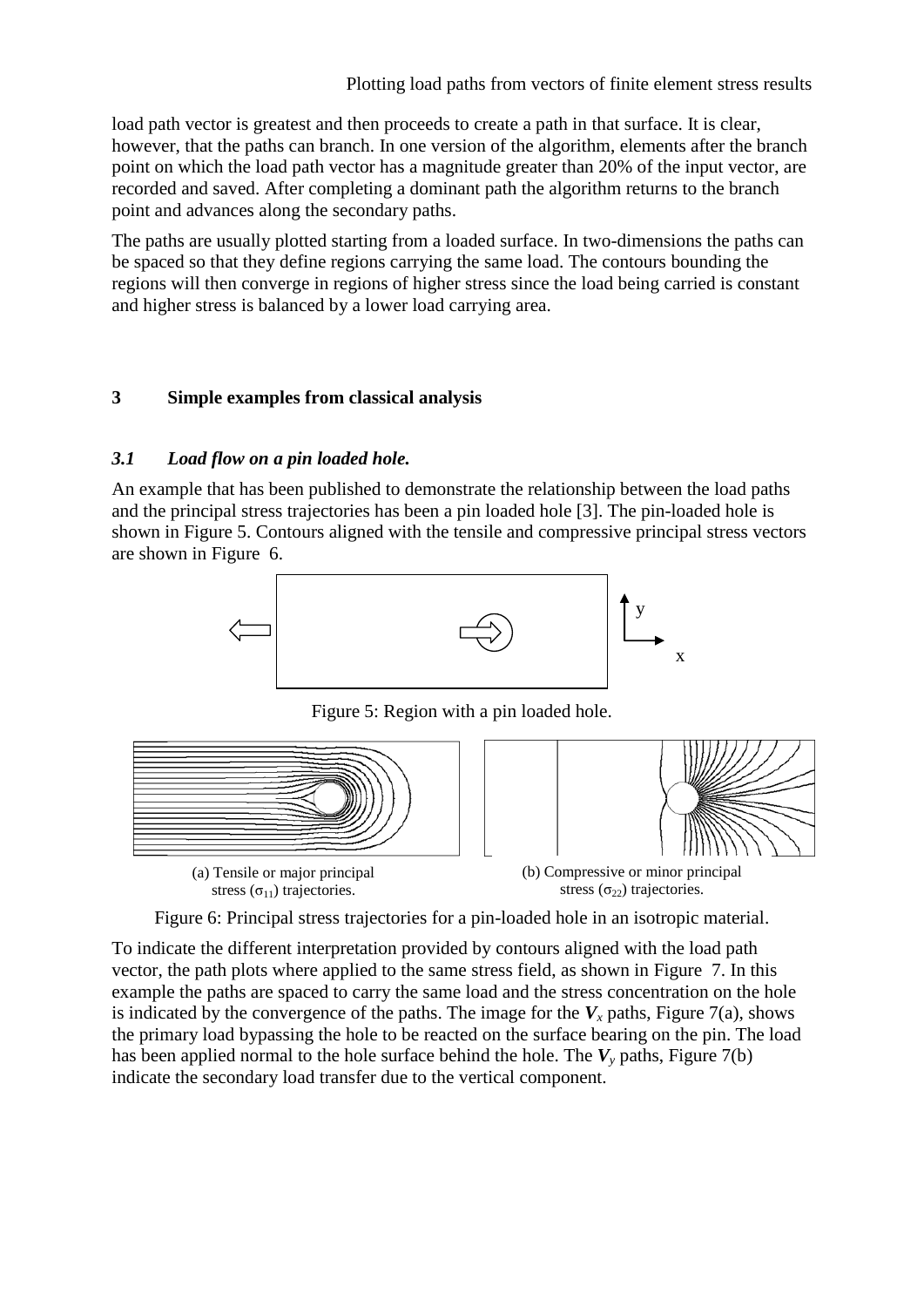

(a)  $V_x$  load path trajectories (b)  $V_y$ 

(b)  $V<sub>v</sub>$  load path trajectories

Figure 7: Load path trajectories for a pin-loaded hole.

# <span id="page-7-0"></span>*3.2 Load paths on a cantilever with tip axial impact.*

Load paths on a variable-section beam with end impact axial load (P=0 t<0, P=Const t>0)are shown in Figure 8. The shoulders are supported where the cross-section changes.

Figure 8(a) shows the stress wave propagating in the wider section of the bar. The paths are terminated when the magnitude of the pointing vector  $V<sub>x</sub>$  falls below 0.5 of the value equivalent to the applied load. This occurs at the front of the stress wave where the material in the bar is accelerating. Figure 8(b) repeats the plots shortly after the stress wave has passed the section change in the bar. Reflection of the stress wave by the supported wall introduces new force reactions and so load paths now initiate from the supported wall.



Figure 8: Constant section beam x-path for a static load.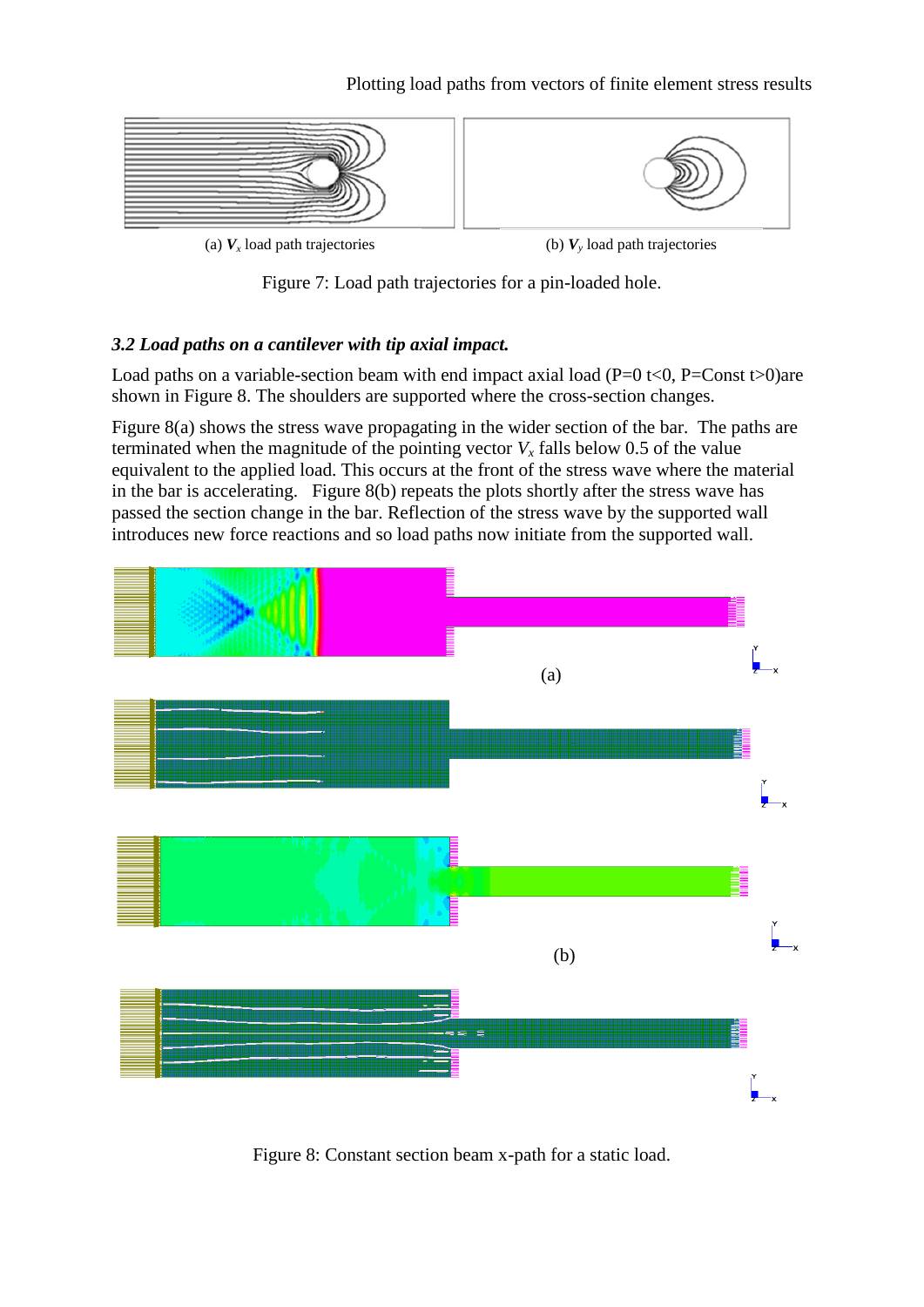### **4 Load paths for a vehicle frame**

### *4.1 Static paths in the FSAE car*

Load paths are plotted in Figure 9 for the shell if a racing car. The front of the vehicle is fixed to simulate front end impact. Loads are applied at the engine mounts at the rear of the vehicle to simulate inertia loads from the engine and rear axle assembly. The finite element mesh is plotted in Figure 9(a). A plot of the minimum principal stress indicates the path of the loads in Figure 9(b). Plots of the load path for the component parallel to the applied loads are given in Figure 9(c). The static analysis was first reported in  $[6]$ .



(c) Fore-aft load paths

## *4.2 Dynamic paths in the FSAE car*

Mass was added to the points of attachment of the engine to the back of the vehicle and all nodes on the vehicle were given an initial velocity of  $10m \sec^{-1}$ . A nonlinear transient analysis was conducted to model contact with a rigid wall at the front of the vehicle. Paths from the stress field at a defined instant in time are plotted. Figure 10 (a) and (b) show the paths developing from the front of the vehicle. In these plots the trace is terminated when the magnitude of the pointing vector falls to half of the peak value. The time for a stress wave to travel the length of the vehicle is 30.0E-05 sec. The complete paths (without cut-off) are shown for this time step. In the early part of the analysis the stress wave is advancing too quickly (due to the coarse mesh and implicit algorithm used).

Figure 9: Static load paths for the formula SAE car.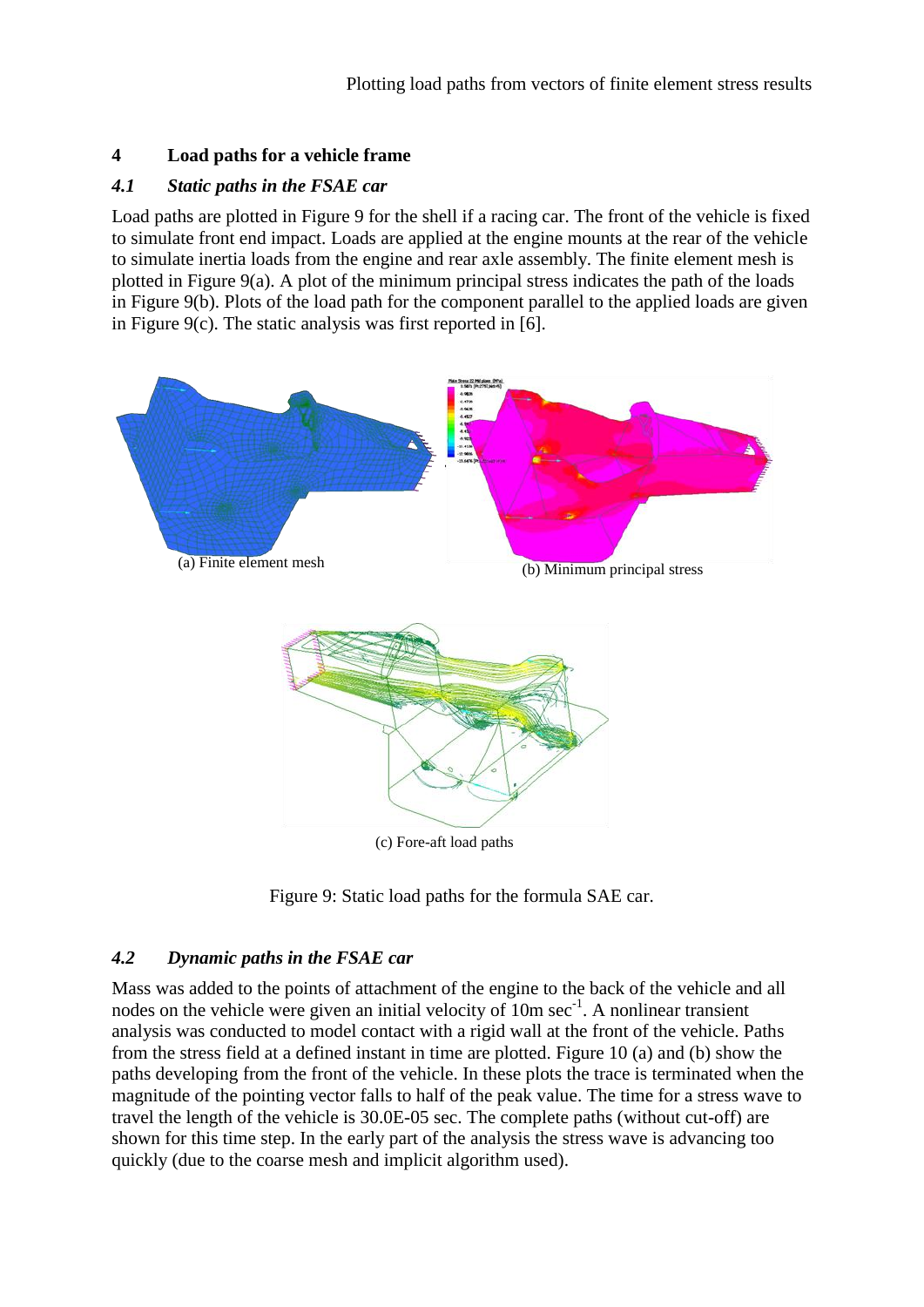

Figure 10: Transient load paths. Top 2.5E-05s after impact, centre 5.0e-05s after impact and bottom 30.0E-05 after impact.

### **5 Design optimization**

Algorithms to define a load bearing topology for a structure have also been presented elsewhere [5]. An evolutionary procedure has been applied. The algorithm reduces the modulus of elasticity in members that are not contributing to the paths while retaining a set fraction of the volume of material. Figure 11 defines the design domain for a cantilever to carry a tip load. Figure 12 shows the designs proposed for retaining a fraction of the volume from 0.1 to 0.9. The last image in Figure 12 gives a measure of efficiency given by the inverse of the product of the volume retained and the strain energy in the structure. The structure with retained volume 0.4 is proposed as the most efficient topology.

### **6 Conclusions**

A theory for plotting pointing vectors and load paths from the stress field following a finite element analysis has been presented. Contours parallel to the pointing vectors identify the load transfer across the domain.

In previous work the paths have been applied to the results of a static analysis. In this paper the theory has been extended to include inertia forces to enable plotting the load transfer in a structure subject to transient dynamic loads such as a crash analysis.

Stress concentrations are identified by convergence of the paths and the paths terminate in a stress wave analysis where the loads are causing acceleration of the material.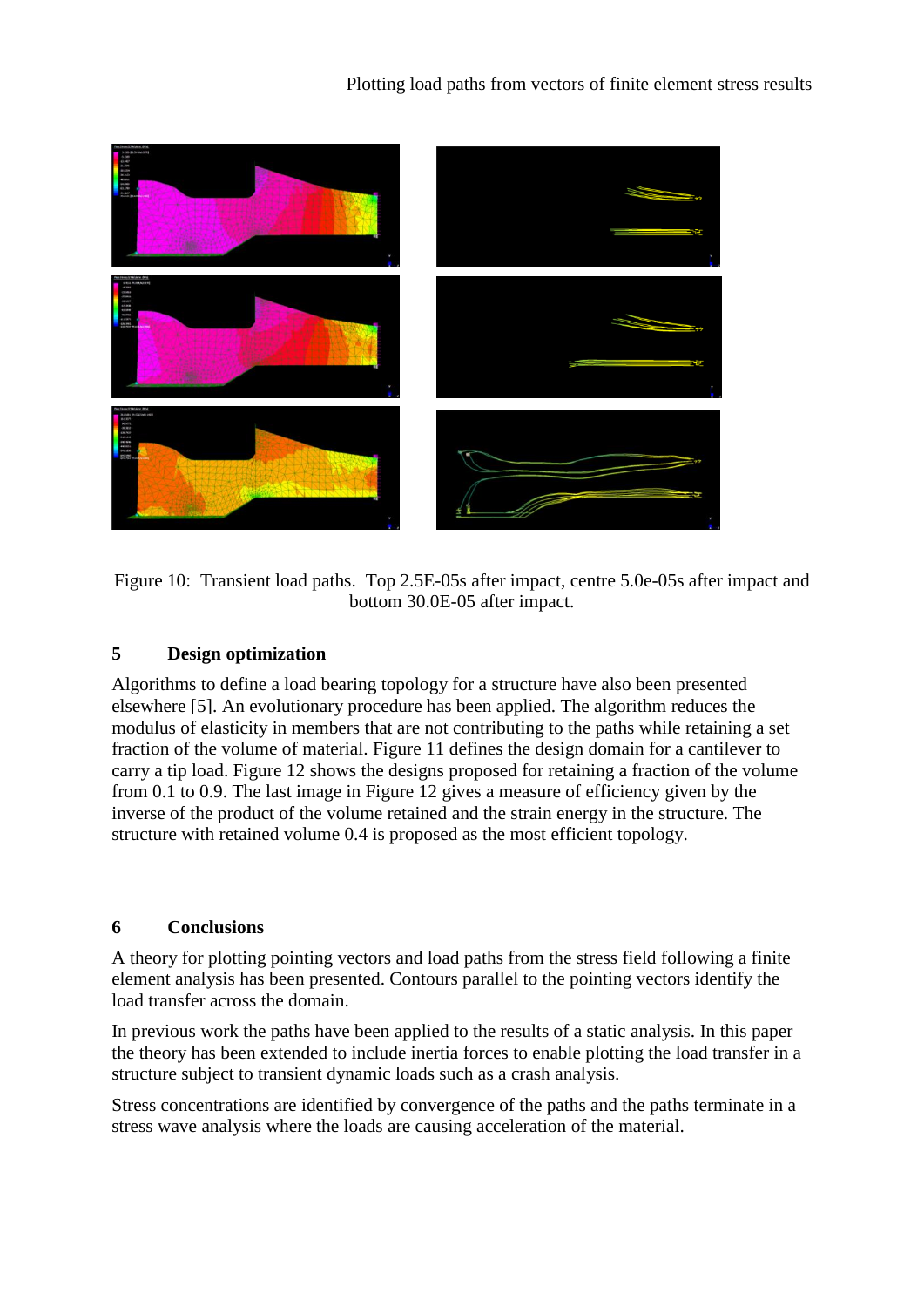### **Acknowledgement**

The author would like to thank his colleagues who have assisted with the development of the applications including A/Prof Carl Reidsema and Dr M. Lee.



Figure 11: Cantilever beam with tip load.

### **References**

- 1. Flabel J-C. (1997), *Practical Stress Analysis for Design Engineers*, Lake City Publishing Company, USA.
- 2. French M. (1992), *Form, Structure and Mechanism*, Macmillan Education Ltd, Hong Kong.
- 3. Kelly DW, Elsey M. The development of a procedure for defining load paths in finite element solutions in two-dimensional elasticity. Eng. Comput., 12 (1995) 415-424.
- 4. Kelly DW, Hsu P, Asudullah M, Load paths and load flow in finite element analysis, Eng. Comput., 18 (2001) 304-313
- 5. Kelly DW, Reidsema CA, Lee MCW. An algorithm for defining load paths and a load bearing topology in finite element analysis, Eng. Comput. 28 (2011) 196 – 214.
- 6. Kelly D, Reidsema C, Bassandeh A, Pearce G, Lee M. On interpreting load paths and sketching load bearing topology from finite element analysis. Finite Elements in Analysis and Design

[http://dx.doi.org/10.1016/j.finel.2011.03.007](https://mail.unsw.edu.au/owa/redir.aspx?C=7951967ce55d4a4d913efaedfcc8ffda&URL=http%3a%2f%2fdx.doi.org%2f10.1016%2fj.finel.2011.03.007)